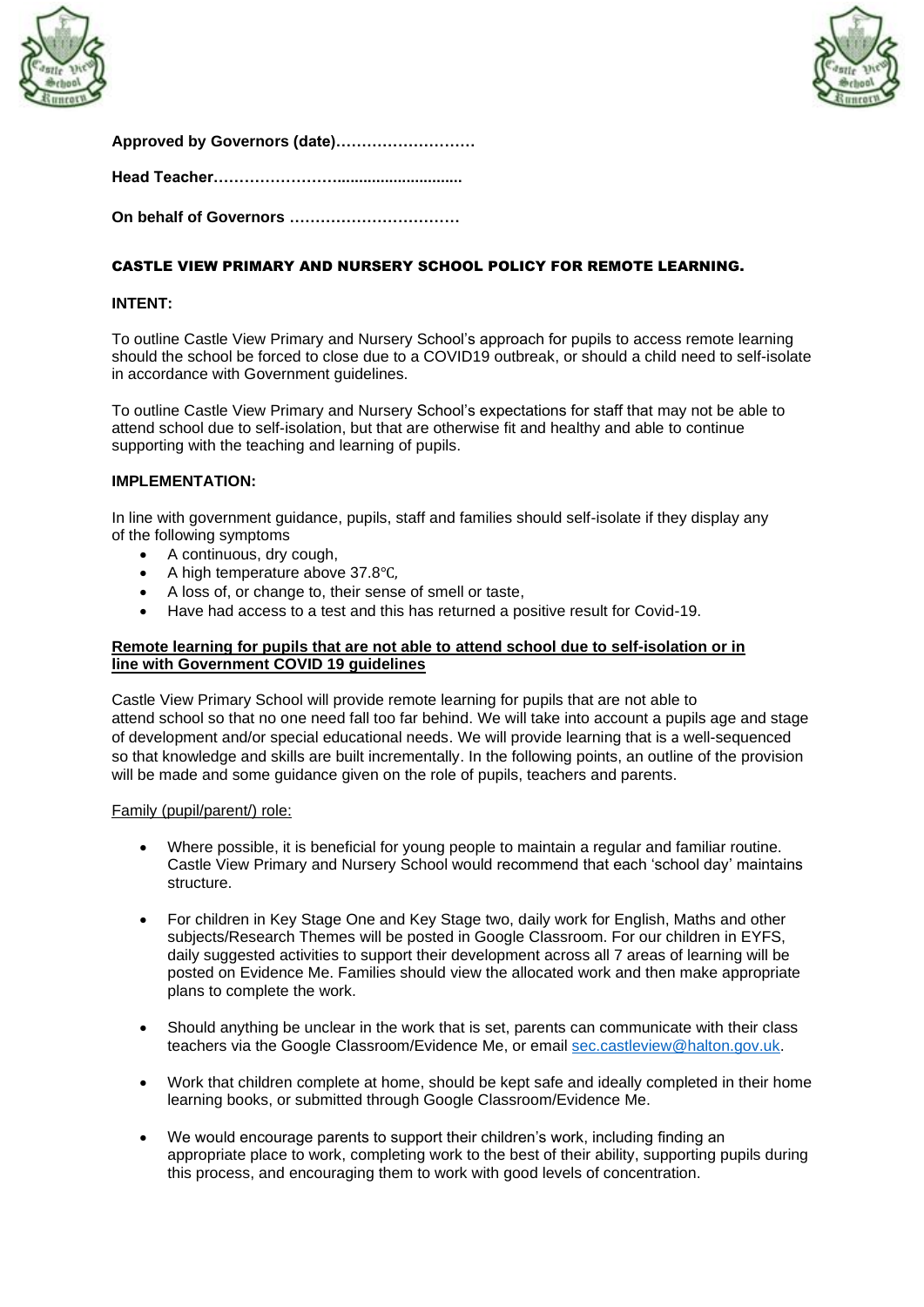



• Every effort will be made by staff to ensure that work is set promptly on the appropriate platforms. Should accessing work be an issue, parents should contact school promptly as alternative solutions may be available. These will be discussed on a case-to-case basis.

### **What we will provide if a child needs to self-isolate due to displaying COVID 19 symptoms, if a child is awaiting a COVID 19 test result or has received a positive test result.**

If a child must isolate due to displaying COVID 19 Symptoms, or is awaiting a test result but their class is still open to other pupils for full time education, we will provide the following:

- 1. 1:1 email support with a response within 24 hours of receiving an email through Google Classroom/Evidence Me. We cannot guarantee a response any sooner due to our teachers teaching commitments to children in class.
- 2. Daily, well-sequenced activities, that are in line with lessons currently being taught in class. These activities will be available on Google Classroom/Evidence Me or as printed packs.

Please be aware that teachers will be teaching children in school and therefore, a time delay may occur with replying to emails. For urgent queries, please contact the school office.

Or

If a child is unable to attend school due to full Bubble/School Closure – all children in Bubble/School are required to self-isolate in accordance with COVID 19 government guidelines.

We will provide the following:

- 1. 1:1 email support from 8:55am to 3pm, every school day through Google Classrooms/Evidence Me.
- 2. Daily, planned, well-sequenced activities available in Google Classroom/Evidence Me.
- 3. Additional individual teaching support via videos.
- 4. Telephone support, as necessary.

**SEND** – Our children will receive additional support from our school SENCO in any of the above.

#### **Teacher expectations in the event of a bubble/school closure:**

- In addition to their in-school work with Key Worker and eligible pupils, teachers from Castle View and Nursery Primary School will continue to support children that are unable to attend.
- Teachers should plan lessons that are relevant to the curriculum focus for that year group, and endeavour to replicate this through video clips and tasks for home learners. They should ensure a well-sequenced curriculum so that knowledge and skills are built incrementally with a good level of clarity about what is intended to be taught and practised in each subject.
- Teachers should create videos, worksheets or set tasks for key teaching points in English, Maths and Topic, and post these in Google Classroom/Evidence Me by 9.00am for that day's work.
- To respond, within reason, promptly to requests for support from families at home. This should be done via Google Classroom/Evidence Me, or by adding further video guidance for families. Staff and parents can communicate in writing via Google Classroom/Evidence Me page or via telephone.
- Should a staff member require support with the use of technology, it is their responsibility to seek this support in school and Senior Leaders will ensure that support is given promptly.